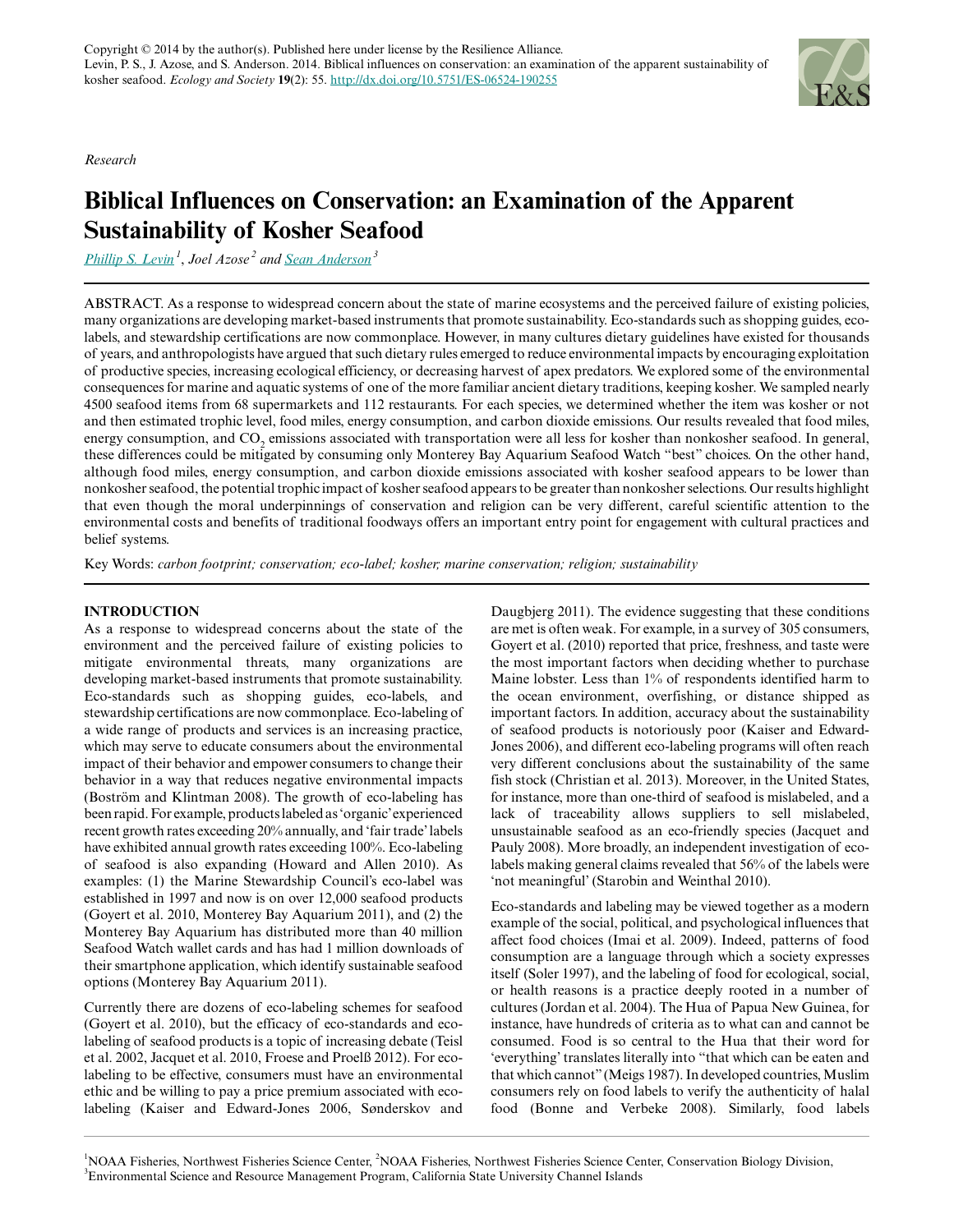documenting the lack of genetic modification are important to Seventh-day Adventists and Buddhists, among others, who are vegetarians and object to the presence of animal genes in their food (Brunk and Coward 2009).

One of the better-known cultural food customs is the practice of keeping kosher. Kashrut is the body of Jewish law dealing with what foods Jews can and cannot eat, and how these foods must be prepared and eaten. Kosher describes foods that meet the standards of Kashrut. Kosher practices are built on a set of biblically based rules that are complex, extensive, and focus on the type of foods consumed, the processing and handling of food, and the equipment used to prepare the food (Stern 2004). Packaged products certified as kosher are labeled with a 'hechsher, ' a symbol to indicate that a certifying organization has supervised the production and that all ingredients used in the product are kosher.

The core of modern kashrut is articulated in Leviticus, chapter 11 and Deuteronomy, chapter 14, which are devoted to the distinction between 'clean' and 'unclean' species (Soler 1997). These texts address the appropriateness of terrestrial mammals, birds, insects, and marine/aquatic species for consumption. For instance, mammals must be ruminates with cloven hooves (Leviticus 11:3); marine species must have fins and scales (Leviticus 11:9), and flying insects must have jointed legs for hopping on the ground, e.g., locusts (Leviticus 11:21-22). The origin of the laws of kashrut are not obviously linked to environmental issues (Welfeld 1996); nonetheless, contemporary Jews have made the link (Gerstenfeld 1998).

Because dietary guidelines, whether they are based on religious or environmental principles, influence consumer behavior, these guidelines often have collateral or unintended consequences (Boström and Klintman 2008). Certification of wood products by the Forest Stewardship Council, for instance, led to the proliferation of other certification schemes, including the Marine Stewardship Council for seafood certification (Auld et al. 2008). In the case of religious practices, consumers of kosher land mammals may be exposed to lower levels of naturally occurring toxins than individuals who consume nonkosher meat (Macht 1953). On the other hand, consumers of poultry slaughtered following kosher methods are potentially exposed to greater levels of *Salmonella* (Clouser et al. 1995) because of the methods used for defeathering.

Are there are collateral environmental costs or benefits of consuming kosher seafood? In essence, we ask if kashrut serves as an accidental eco-label. Using information derived from a survey of 68 supermarkets and 112 restaurants, we ask if (1) the carbon footprint associated with the transport step of the seafood production lifecycle differs between kosher seafood and nonkosher seafood species; and (2) if the potential impact on aspects of ecosystem structure or function varies between kosher and nonkosher seafood.

#### **METHODS**

In 2007, we surveyed 68 supermarkets and 112 restaurants in Santa Barbara, Ventura, and Los Angeles counties that served at least 1 seafood item. We sampled a total of 2171 seafood items from supermarkets and 2321 items from restaurants. For simplicity, we focused our efforts on wild-caught seafood. Details of sampling methods can be found in Anderson (2010).

At each supermarket and restaurant, we sampled the apparent species identity, price, fishing or aquaculture method, collection location, brand, processor location, seafood species, and any other relevant descriptors. These were gathered for each available seafood item (Anderson 2010). In some instances, desired information was lacking on labels or menus. In these cases, fishmongers or wait staff were asked to provide the additional missing information. Unless there was an obvious inaccuracy in the reported data, all reported information was assumed to be correct for purposes of this study (Anderson 2010).

## **ESTIMATING SELECTED COMPONENTS OF SUSTAINABILITY**

#### **Aspects of carbon footprints**

Food miles is a simple, though incomplete, indicator of gross environmental impact of the food supply chain (Weber and Matthews 2008). We used the food miles estimated by Anderson (2010). Efforts to quantify food miles usually focus on characterizing the average of all items of a particular food category arriving at a given location, weighted by the amount of food items in each category (Carlsson-Kanyama 1997). Because Anderson (2010) did not have the sales volume of each particular seafood item, he calculated the distance traveled for each item and then averaged these distances. Distances were measured as orthodromic distances from the geographic midpoint of a particular region or from a county or region's largest major harbor to Ventura, California. These estimates are minimums because they ignore aspects of the food supply chain, e.g., capture method, shipping route, and processor location.

Because mode of transportation varies with location and the immediacy of getting the particular item to the consumer, Anderson (2010) elicited information from seafood wholesalers and importers to partition transportation modes among air, rail, ship, etc. Using information on distance and transportation mode, it is possible to generate estimates of energy consumption and emissions (Anderson 2010).

Importantly, transportation is only part of the total carbon footprint of seafood production. For instance, for capture fisheries harvest, method can be an important component of carbon footprint. Similarly, for aquaculture, feed production and outgrowth will also contribute to the carbon footprint. The results we present characterize only the transportation phase of the seafood production lifecycle; however, our objective is not to completely characterize the carbon footprint of seafood production. Rather, our aim is to take a first step at exploring the potential impact of cultural or religious practices on some aspects of sustainability.

#### **TROPHIC LEVEL**

Trophic level has become a pervasive indicator used to measure the integrity of marine ecosystems, especially those dominated by exploited species (Pauly et al. 1998, Essington et al. 2006, Levin and Dufault 2010). Conceptually, trophic level is linked to topdown control and trophic cascades in ecological communities; a decline in the mean trophic level in an ecosystem may suggest a reduction in the ability of predators to 'control' prey populations and may have far-reaching consequences to ecological communities. Theoretical modeling suggests that mean trophic level can be a good indicator of fishing effects on an ecosystem (Fulton et al. 2005, Samhouri et al. 2009).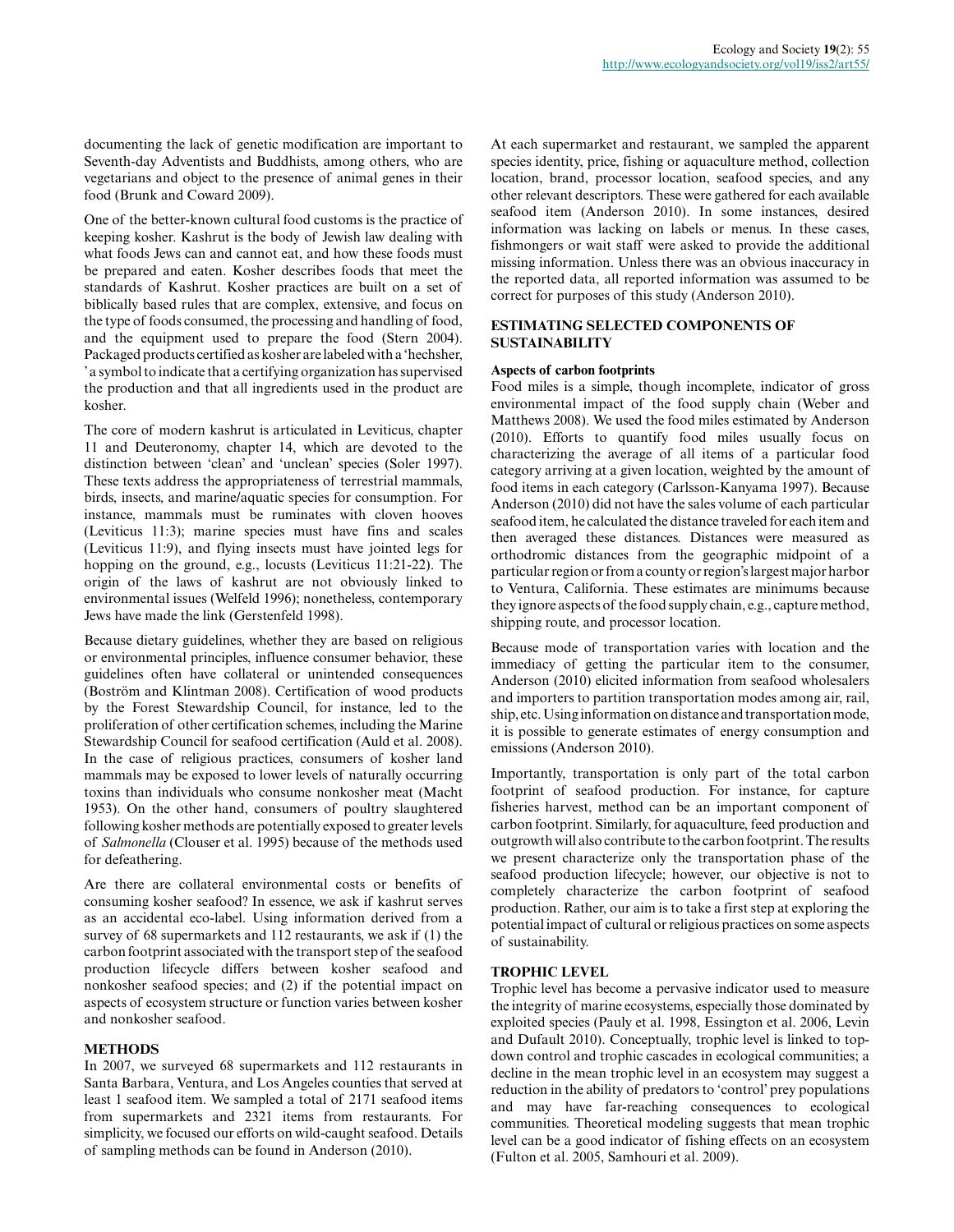We used Fishbase (<http://www.fishbase.org/search.php>) and Field et al. (2006) to estimate the trophic level of each of the seafood items we sampled. Supplemental materials provided trophic level by species for market and restaurant items.

#### **MONTEREY BAY AQUARIUM SEAFOOD WATCH PROGRAM**

The Monterey Bay Aquarium launched the Seafood Watch program in 2000 in an effort to provide a simple tool that aquarium visitors and seafood consumers could use to identify environmentally sustainable seafood (Kemmerly and Macfarlane 2009). The Seafood Watch program incorporates five basic principles: (1) low vulnerability to fishing pressures, (2) stock structure sufficient to maintain productivity, (3) minimization of bycatch, (4) maintenance of ecosystem function, and (5) a functional management regime. These principles are incorporated into a red-yellow-green rating system. Details of the Seafood Watch recommendation process are available from Seafood Watch 2012. We assigned each of the 4492 seafood items we sampled to one of the three Seafood Watch categories using the program's online guide available at [http://www.seafoodwatch.org.](http://www.seafoodwatch.org) We selected the Seafood Watch program for this analysis because it is widely known (Shelton 2009), has broad geographic coverage, and transparently identifies sustainable as well as unsustainable species.

### **DATA ANALYSIS**

We used t-tests to test the null hypotheses that food miles, energy consumed, carbon dioxide emissions, and the trophic level of kosher seafood did not differ from that of nonkosher seafood. We used the standards of the Orthodox Union (available from [http://](http://www.kashrut.com/articles/fish/) [www.kashrut.com/articles/fish/\)](http://www.kashrut.com/articles/fish/) to classify seafood as kosher or nonkosher.

To examine the sustainability of seafood as defined by the Seafood Watch program, we first simply examined the proportion of kosher and nonkosher seafood items that were classified as "avoid," "good," and "best" by Seafood Watch. In some cases, Seafood Watch provided a range of ratings for the same species, depending on location or method of capture; therefore, we conducted analyses with both ratings that were optimistic, i.e., the highest possible rating, or pessimistic, i.e., the lowest possible rating.

We next asked how food miles, energy consumption, and  $CO<sub>2</sub>$ emissions would compare if individuals randomly selected a kosher versus nonkosher seafood item. We then asked if any differences between kosher versus nonkosher seafood items would be reduced if a consumer only purchased Seafood Watch "best" choices. To accomplish this, we used a bootstrapping procedure as follows. We first calculated the relative proportion of each species in each of four categories, i.e., kosher and nonkosher species sampled in restaurants and kosher and nonkosher species sampled in seafood markets. Then, we randomly sampled the data set 100 times (with replacement) with weighted probabilities for selecting a specific species equal to relative proportions and generated a mean from these 100 samples. We repeated this process 1000 times generating a distribution of food miles, energy consumption, and  $CO_2$  emissions. This allowed us to determine the proportion of times a random kosher item would have a greater transportation-associated carbon footprint rather than a random nonkosher item. We then repeated this procedure using only "best" choice Seafood Watch items (kosher or nonkosher) and compared them to randomly selected kosher seafood. We used only the "optimistic" rating for this analysis.

#### **RESULTS**

The transportation-associated carbon footprint associated with kosher seafood in both seafood markets and restaurants was less than that of nonkosher seafood (Fig. 1). The average kosher seafood item sold in markets traveled a significantly shorter distance ( $\approx$ 2000 km) than a nonkosher seafood item (t = 14.90, df 2226, p < 0.001). Similarly, kosher seafood from restaurants traveled ca. 1200 km less than nonkosher items ( $t = 10.35$ , df 1359, p < 0.001). Consequently, the mean energy consumed in the transportation of kosher seafood sold in seafood markets was about 78% of that for nonkosher items (t = 6.51, df 2226, p < 0.001), and in restaurants, energy consumption was about 71% of that of nonkosher seafood (t = 10.14, df 1359,  $p < 0.001$ ). Likewise,  $\mathrm{CO}_2$  emissions associated with kosher seafood were 79% and 71% of that of nonkosher items sampled from markets and restaurants, respectively (markets,  $t = 6.47$ , df 2226,  $p \le 0.001$ ; restaurants,  $t = 10.13$ , df 1359,  $p < 0.001$ ).

**Fig. 1**. Estimated average food distance, energy consumption, carbon dioxide emissions, and trophic level of 4492 kosher and nonkosher seafood items sampled from markets and restaurants in Southern California. Food distances were measured as orthodromic distances from the geographic midpoint of a particular region or from a county's or region's largest major harbor to Ventura, California. Energy consumption and carbon dioxide emissions are based on food distance as well as information from seafood venders regarding transportation modes, e.g., air, rail, or ship. Our estimates do not include harvest or processing method.



The proportion of seafood items that were classified as "avoid," "good," and "best" by Seafood Watch also differed between kosher and nonkosher items (Table 1). When we examined seafood sampled in markets, we found that about twice as many kosher items fell in the "best" Seafood Watch category compared to nonkosher items. However, when we looked at seafood from restaurants, the pattern reversed, the "best" category was dominated by nonkosher items. Large differences in the "good"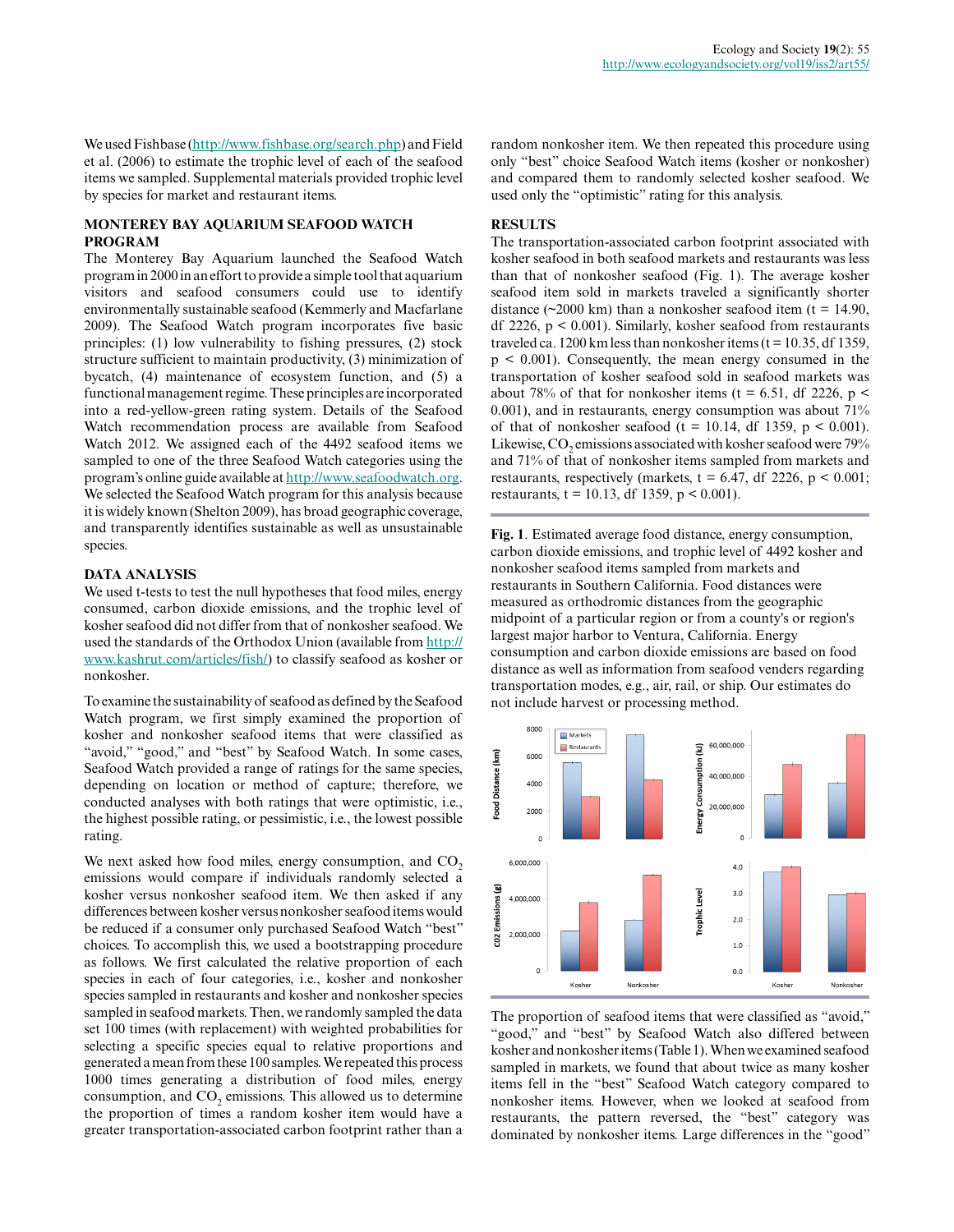**Table 1**. The proportion of seafood items that were classified as "avoid," "good," and "best " by Monterey Bay Aquarium's Seafood Watch program. Ambiguity in the point-of-sale species identification (e.g., "tuna"), harvest method (e.g., no information provided), or geographic origin (e.g., Atlantic) or ambiguity in the guideline categories (e.g., U.S. farmed cobia, *Rachycentron canadum* = best choice, but imported farmed cobia = avoid) lead to a spectrum of possible decisions for a given seafood item. We show results here based on both optimistic (the highest possible rating) and pessimistic (lowest possible rating) assumptions.

| Seafood Source | Seafood Watch<br>Interpretation | Kosher<br><b>Status</b> | Seafood Watch Category |      |             |         |
|----------------|---------------------------------|-------------------------|------------------------|------|-------------|---------|
|                |                                 |                         | Avoid                  | Good | <b>Best</b> | Unknown |
| Market         | Optimistic                      | Kosher                  | 0.13                   | 0.13 | 0.29        | 0.02    |
|                |                                 | Nonkosher               | 0.13                   | 0.11 | 0.17        | 0.02    |
|                | Pessimistic                     | Kosher                  | 0.31                   | 0.07 | 0.13        | 0.06    |
|                |                                 | Nonkosher               | 0.20                   | 0.09 | 0.06        | 0.08    |
| Restaurant     | Optimistic                      | Kosher                  | 0.03                   | 0.08 | 0.20        | 0.06    |
|                |                                 | Nonkosher               | 0.03                   | 0.07 | 0.50        | 0.03    |
|                | Pessimistic                     | Kosher                  | 0.24                   | 0.02 | 0.03        | 0.07    |
|                |                                 | Nonkosher               | 0.40                   | 0.12 | 0.05        | 0.06    |

category were not evident, with the exception of the pessimistic restaurant grouping in which we observed substantially more nonkosher than kosher items. Finally, a consistent pattern in the "avoid" category did not emerge. When we used "optimistic" groupings, we saw no difference between kosher and nonkosher items. However, when we used "pessimistic" groupings, we observed more "avoid" kosher items in markets and more "avoid" nonkosher selections in restaurants.

We next asked if individuals randomly selected a kosher versus nonkosher seafood item, would the transportation-associated carbon footprint differ. The likelihood of a random kosher seafood item from a market traveling less distance than a similarly selected nonkosher item was 66.95% (95% CI 0.34%). Consequently, the chance that a random nonkosher seafood item would use more energy in transport than a kosher item was 58.94% (95% CI 0.33%), and that it would generate more CO<sub>2</sub> was 58.31% (95% CI 0.36%). Similarly, the likelihood of a random kosher seafood item selected at a restaurant traveling less distance than a similarly selected nonkosher item was 68.03% (95% CI 0.33%). Thus, the chance that a random nonkosher seafood item from a restaurant would use more energy in transport than a kosher item was  $66.62\%$  (95% CI 0.33%), and that it would generate more CO<sub>2</sub> was 66.94% (95% CI 0.33%).

Finally, when we compared the transportation-associated carbon footprint of randomly selected kosher seafood vs. a randomly selected Seafood Watch "best" choice (either kosher or nonkosher), the differences we described above were eliminated. The likelihood of a random kosher seafood item from restaurants traveling less distance than a Seafood Watch "best" item was 51.11% (95% CI 0.35). Consequently, the chance that a random Seafood Watch "best" selection would use more energy in transport than a kosher item was 46.09% (95% CI 0.36%), and that it would generate more  $CO_2$  was 45.98% (95% CI 0.35%). The likelihood of a random kosher seafood from markets traveling less distance than a Seafood Watch "best" selections was 30.46%% (95% CI 0.33). Thus, the chance that a random Seafood Watch "best" selection would use more energy in transport than

a kosher item was 38.37% (95% CI 0.34%), and that it would generate more  $CO_2$  was 38.17% (95% CI 0.35%).

In contrast to the carbon footprint results, when we examined the potential trophic impact of kosher vs. nonkosher seafood, the environmental impact of kosher seafood may be greater (markets, t = 29.91, df 2226, p < 0.001; restaurants, t = 38.68, df 1359, p < 0.001). In seafood sampled in markets, the trophic level of nonkosher seafood averaged 2.95 (SE 0.018), whereas kosher seafood averaged 3.81 (SE 0.020). In restaurants, the mean trophic level of nonkosher seafood was 3.02 (SE 0.016), whereas kosher seafood averaged 4.03 (SE 0.02).

## **DISCUSSION**

For millennia, merchant behavior has been subjected to consumer norms and nongovernmental practices. Indeed, Braithwaite and Drahos (2000) argued that the early Christian church was the first organization to supply a set of norms that regulated transnational business. And, as we discussed, the classification of food in compliance with edicts associated with Jewish, Muslim, or other religions is a clear example of ancient food certification (Webb 2002). We explored the degree to which such norms or standards inadvertently influenced some conservation outcomes. Our results revealed that food miles, energy consumption, and CO<sub>2</sub> emissions associated with transportation were all less for kosher than nonkosher seafood. In general, these differences could be mitigated by consuming only Seafood Watch "best" choices, as these tended to have lower food miles than "poor" choices. On the other hand, although the transportation-associated carbon footprint associated with kosher seafood appears to be lower than nonkosher seafood, the potential trophic impact of kosher seafood appears to be greater than nonkosher selections.

The patterns we observed were heavily influenced by the dominant species in the U.S. seafood marketplace, i.e., shrimp and salmon. About 13% of seafood items we sampled in markets and 21% of the restaurant items were shrimp. As a crustacean, shrimp are not kosher. We estimated the average distance traveled by shrimp as 5673 kilometers to restaurants and 10,290 kilometers to markets.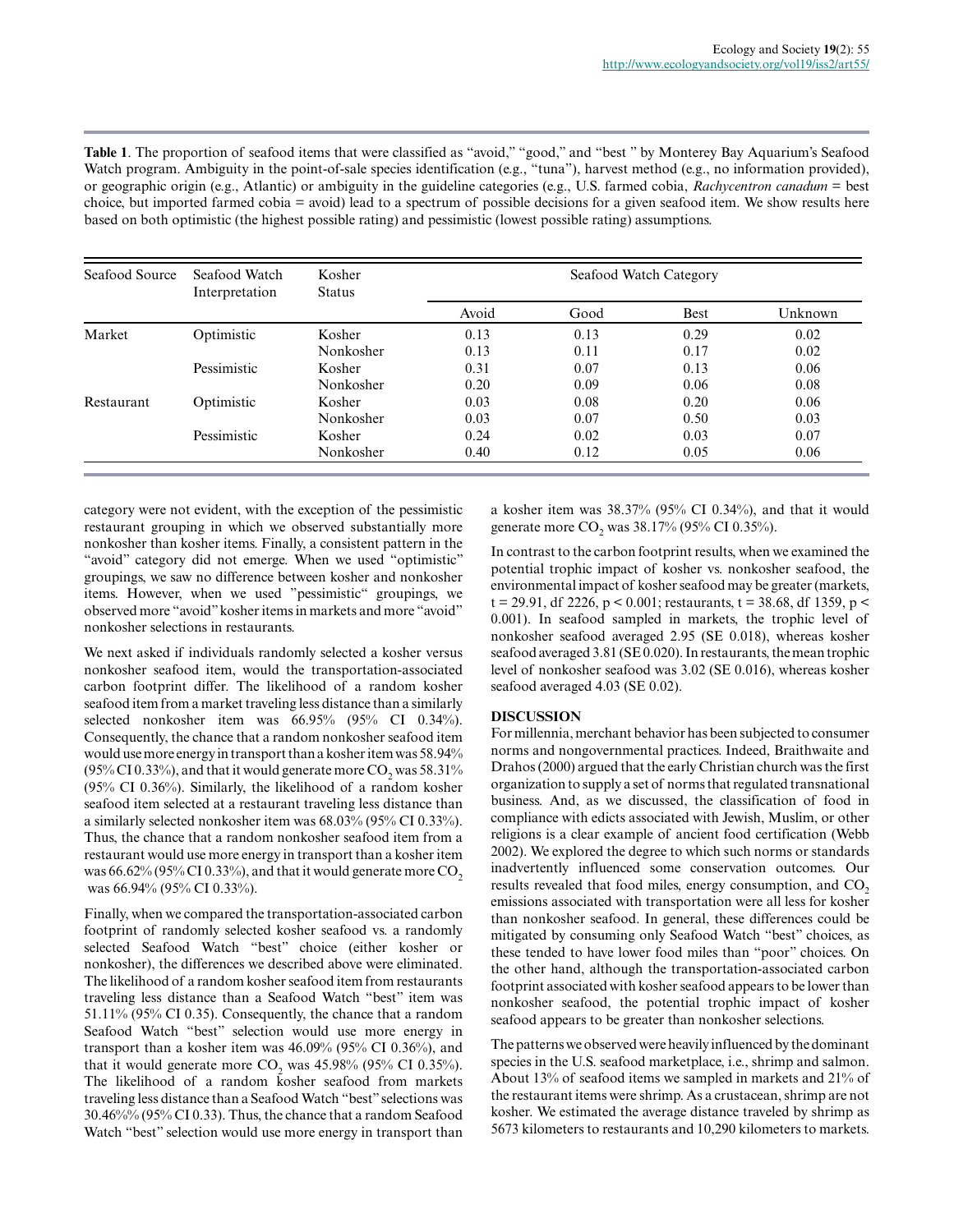We speculated that the difference between market and restaurants is related to a prevalence of fresh vs. frozen shrimp in restaurants. In contrast, some 13% of the market items and 9% of restaurant selections were (kosher) salmon, and their food miles varied between 1100 km and 3500 km, depending on species. The median distance of items we sampled was 3739 km.

Our estimates of the carbon footprint of fisheries focused solely on food miles and are thus clearly only an approximation of a portion of the seafood production lifecycle. Importantly, different fisheries vary greatly in their fuel consumption during harvest (Pelletier et al. 2011), and this was not captured in our analysis. For instance, purse seine fisheries in the North Atlantic for low trophic level fishes such as Atlantic herring, Gulf menhaden, and Blue whiting burn between 0.021 and 0.140 kg fuel per kg fish (Tyedmers and Parker 2012). Purse seining for higher trophic level species generally has higher fuel consumption. For example, purse seining skipjack or yellowfin tuna uses 0.368 kg of fuel per kg of landed fish (Tyedmers and Parker 2012). Trawling is generally less fuel-efficient than purse seining. For instance, shrimp trawlers in Norway consume 1.04 kg of fuel/kg fish, i.e., about two orders of magnitude greater than purse seines in the same system (Schau et al. 2009). Because of the diversity of fisheries included in our samples, it was difficult to know precisely how the addition of this level of detail would affect our results. However, given the importance of shrimp in our results and the high fuel use of shrimp fisheries worldwide (Tyedmers 2004), our conclusions are likely robust to among-fisheries differences in fuel consumption. Similarly, our work did not address differences in carbon footprints associated with aquaculture practices.

Another key caveat in our analysis is that estimates of food miles will vary based on geography. However, because about 75% of the shrimp imported into the U.S. originates in Asia (FAO 2012), and more than 95% of wild salmon in the U.S. marketplace are captured in Alaska (Irvine et al. 2010), qualitatively our conclusions are likely reasonable for the U.S. That is, the relative distance between different US locations and Asia and Alaska means that location within the US will not alter that general pattern we report.

There is a clear difference in the trophic levels represented by kosher and nonkosher seafood. Of the 56 seafood items we sampled that were below trophic level 3, only 21% were kosher. On the other hand, about 85% of the 59 species that were above trophic level 4 were kosher. The lower trophic level of nonkosher seafood was exemplified by shrimp with a trophic level of 2.75. In contrast, salmon, the most common kosher item, had a trophic level of about 4.06. The negative effects on ecosystem structure and function resulting from the removal of high trophic level marine species is well known (Baum and Worm 2009, Estes et al. 2011), and thus there is a potential that the food web impact of consuming kosher fish is greater than that of nonkosher items. Of course, definitively addressing this question requires additional empirical or theoretical research, which takes into account species distribution, abundance, diets, and functional responses (Ainsworth et al. 2012). Interestingly, the rules of kashrut prohibit eating of terrestrial predators (Stern 2004); thus, this type of potential trophic impact of kosher consumption is uniquely marine.

We addressed the potential collateral environmental costs or benefits of consuming kosher seafood. In a sense, we asked if the kosher designation was an accidental eco-label. To be successful in achieving conservation aims, eco-labels require some degree of political mobilization (Steinberg 2009). In the framework of Hirschman (1970), consumers could promote conservation by first 'exiting' consumption of unsustainable fisheries through their economic choices, and second, by 'voicing' support for rules or policies that they find desirable. Unlike the case with eco-labels, however, kosher, halal, or other dietary prescriptions do not require direct consumer action to affect conservation outcomes because the motivation underlying such guidelines is unrelated to conservation. Eco-labels inform consumers so they can identify and buy sustainable seafood while also sending a signal to policy makers through their economic behavior (Howard and Allen 2010); however, in many cases the political motivation of the general populous toward eco-labels is low (Gulbrandsen 2006), and the penetration of eco-labels in the market place is poor (Washington 2008). Additionally, as is revealed in Table 1, information provided by eco-labels can be ambiguous and difficult to interpret. Thus, despite the increase of eco-labeling schemes, the near-term impacts of these efforts on conservation outcomes may be limited (Gullison 2003, Washington 2008, Blackman and Rivera 2011). On the other hand, as we have shown here, the collateral impacts of dietary practices may be significant, but do not require the same sort of political impetus.

As appears to be the case for kosher seafood, a number of religious or social rituals appear to inadvertently influence, positively or negatively, conservation outcomes. For instance, in Oceania, a number of traditional practices inadvertently affected the conservation of marine resources. These included restricting the eating of some foods to certain social classes, sexes, or clans; prohibiting fishing on the death of an important individual; and prohibiting women from particular types of fishing (McNeely and Pitt 1985). Apparently, such practices did have a positive impact on local environments (McNeely and Pitt 1985), although reviving or reinforcing practices based on gender or social class is obviously problematic. In Kalimantan, Indonesia, the tembawang fruit gardens serve as a sacred burial ground with highly restricted access. Because the landscape of the region is heavily modified, the gardens, with some 400 plant species, are the main repository of regional biodiversity (Marjokorpi and Ruokolainen 2003). In contrast, releases of captive animals associated with Buddism and Taoism have led to the dispersal of invasive species with the concomitant negative impacts on recipient communities (Agoramoorthy and Hsu 2005). Bullfrogs, for instance, are frequently the objects of ceremonial releases in Yunnan Provence, China, which has led to their establishment at the expense of native amphibians (Liu et al. 2012).

Conservation is often driven by faith-based values (Bhagwat et al. 2011*a*); however, evidence demonstrating that individuals associated with religions are more concerned about the environment than those who are not is generally lacking (Bhagwat et al. 2011*b*). Nonetheless, some theologians have argued that reframing and reinvigorating traditional practices can be an important component of natural resource management (Palmer and Finlay 2003). Palmer (2010) contended that cultures could enhance sound ecological dietary principles by building them into rituals that are sanctioned by faith and maintained by social pressure. This notion is amplified by Awoyemi et al. (2012) because they noted that individuals are inclined to contribute to conservation efforts if they confer prestige and are socially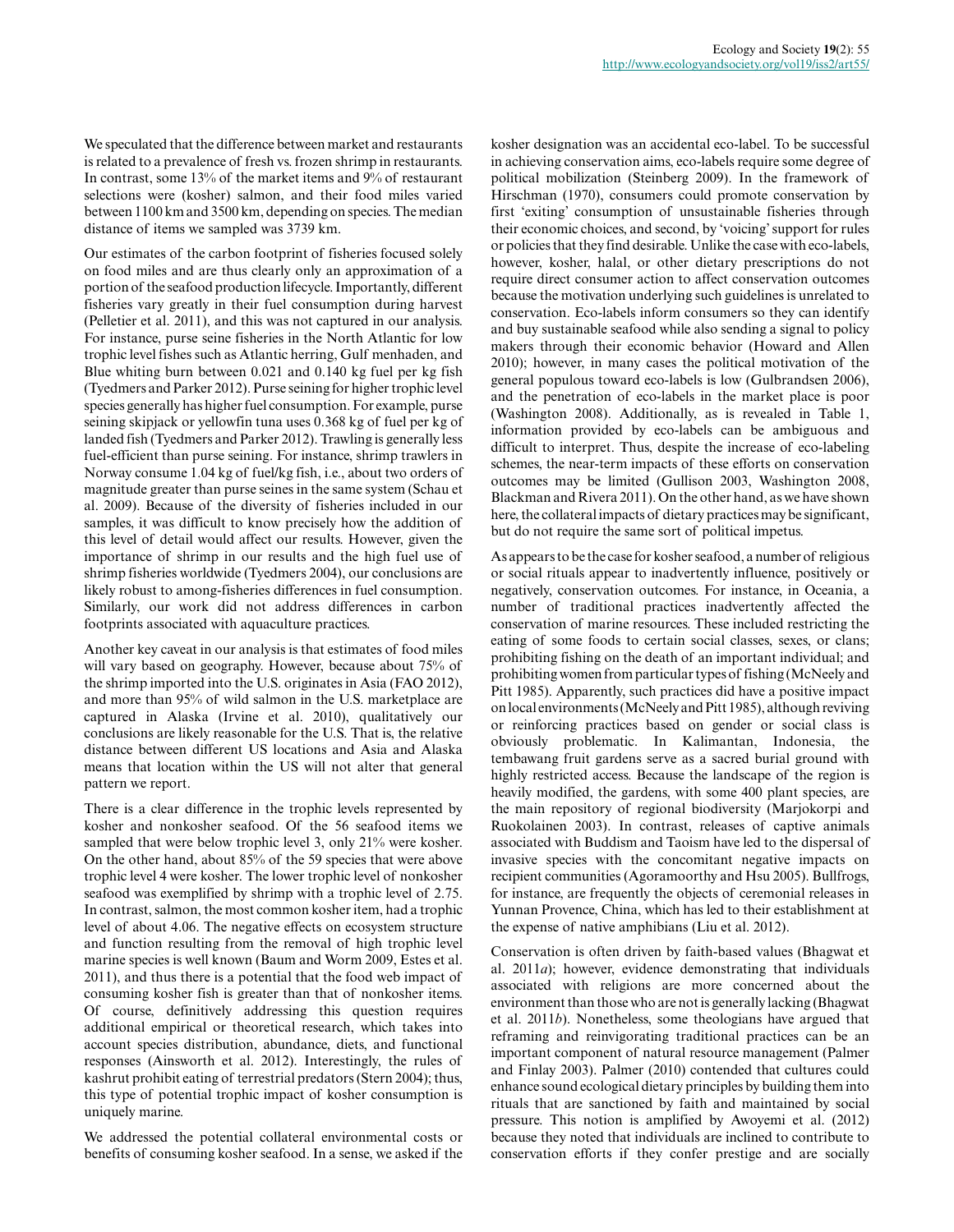significant. Thus, even though the moral underpinnings of conservation and religion can be very different (Adams et al. 2004), careful scientific attention to the environmental costs and benefits of traditional foodways offers an important entry point for engagement with cultural practices and belief systems.

*Responses to this article can be read online at:* [http://www.ecologyandsociety.org/issues/responses.](http://www.ecologyandsociety.org/issues/responses.php/6524) [php/6524](http://www.ecologyandsociety.org/issues/responses.php/6524)

#### **Acknowledgments:**

*We express our extreme thanks to California State University Channel Islands Coastal and Marine Management Class for assisting with data collection. The thoughtful comments of M. Ford, K. Norman, and M. Poe are greatly appreciated. Members of Congregation Beth Shalom provided critical discussion that sharpened our thinking. We thank G. Gallus for inspiration and distraction.*

## **LITERATURE CITED**

Adams, W. M., R. Aveling, D. Brockington, B. Dickson, J. Elliott, J. Hutton, D. Roe, B. Vira, and W. Wolmer. 2004. Biodiversity conservation and the eradication of poverty. *Science* 306:1146-1149.

Agoramoorthy, G., and M. J. Hsu. 2005. Religious freeing of wildlife promotes alien species invasion. *Bioscience* 55:6. [http://](http://dx.doi.org/10.1641/0006-3568(2005)055[0006:RFOWPA]2.0.CO;2) [dx.doi.org/10.1641/0006-3568\(2005\)055\[0006:RFOWPA\]2.0.CO;2](http://dx.doi.org/10.1641/0006-3568(2005)055[0006:RFOWPA]2.0.CO;2)

Ainsworth, C. H., H. N. Morzaria Luna, I. C. Kaplan, P. S. Levin, and E. A. Fulton. 2012. Full compliance with harvest regulations yields ecological benefits: Northern Gulf of California case study. *Journal of Applied Ecology* 49:63-72. [http://dx.doi.org/10.1111/](http://dx.doi.org/10.1111/j.1365-2664.2011.02064.x) [j.1365-2664.2011.02064.x](http://dx.doi.org/10.1111/j.1365-2664.2011.02064.x)

Anderson, S. 2010. *Access to sustainable seafood in Southern California (USA): globalized delivery, moderate price increases, but limited knowledge and choice.* Pacific Institute for Restoration Ecology Report #2010-04. California State University, Environmental Science and Resource Management, Camarillo, California, USA.

Auld, G., L. H. Gulbrandsen, and C. L. McDermott. 2008. Certification schemes and the impacts on forests and forestry. *Annual Review of Environment and Resources* 33:187-211. [http://](http://dx.doi.org/10.1146/annurev.environ.33.013007.103754) [dx.doi.org/10.1146/annurev.environ.33.013007.103754](http://dx.doi.org/10.1146/annurev.environ.33.013007.103754)

Awoyemi, S. M., A. Gambrill, A. Ormsby, and D. Vyas. 2012. Global efforts to bridge religion and conservation are they really working. Pages 953-978 *in* T. Povilitis, editor. *Topics in conservation biology.* In Tech, Rijeka, Croatia,

Baum, J. K., and B. Worm. 2009. Cascading top-down effects of changing oceanic predator abundances. *Journal of Animal Ecology* 78:699-714. [http://dx.doi.org/10.1111/j.1365-2656.2009.01531.](http://dx.doi.org/10.1111/j.1365-2656.2009.01531.x) [x](http://dx.doi.org/10.1111/j.1365-2656.2009.01531.x)

Bhagwat, S. A., N. Dudley, and S. R. Harrop. 2011*a*. Religious following in biodiversity hotspots: challenges and opportunities for conservation and development. *Conservation Letters* 4:234-240. <http://dx.doi.org/10.1111/j.1755-263X.2011.00169.x>

Bhagwat, S. A., A. A. Ormsby, and C. Rutte. 2011*b*. The role of religion in linking conservation and development: challenges and opportunities. *Journal for the Study of Religion, Nature and Culture* 5:39-60.

Blackman, A., and J. Rivera. 2011. Producer-level benefits of sustainability certification. *Conservation Biology* 25:1176-1185. <http://dx.doi.org/10.1111/j.1523-1739.2011.01774.x>

Bonne, K., and W. Verbeke. 2008. Religious values informing halal meat production and the control and delivery of halal credence quality. *Agriculture and Human Values* 25:35-47. [http://dx.doi.](http://dx.doi.org/10.1007/s10460-007-9076-y) [org/10.1007/s10460-007-9076-y](http://dx.doi.org/10.1007/s10460-007-9076-y)

Boström, M., and M. Klintman. 2008. *Eco-standards, product labelling and green consumerism*. Palgrave Macmillan, New York, New York, USA. <http://dx.doi.org/10.1057/9780230584006>

Braithwaite, J., and P. Drahos. 2000. *Global business regulation*. Cambridge University Press, Cambridge, UK.

Brunk, C. G., and H. Coward. 2009. *Acceptable genes? Religious traditions and genetically modified foods*. State University of New York Press, Albany, New York, USA.

Carlsson-Kanyama, A. 1997. Weighted average source points and distances for consumption origin-tools for environmental impact analysis? *Ecological Economics* 23:15-23. [http://dx.doi.](http://dx.doi.org/10.1016/S0921-8009(97)00566-1) [org/10.1016/S0921-8009\(97\)00566-1](http://dx.doi.org/10.1016/S0921-8009(97)00566-1)

Christian, C., D. Ainley, M. Bailey, P. Dayton, J. Hocevar, M. LeVine, J. Nikoloyuk, C. Nouvian, E. Velarde, R. Werner, and J. Jacquet. 2013. A review of formal objections to Marine Stewardship Council fisheries certifications. *Biological Conservation* 161:10-17. <http://dx.doi.org/10.1016/j.biocon.2013.01.002>

Clouser, C. S., S. J. Knabel, M. G. Mast, and S. Doores. 1995. Effect of type of defeathering system on *Salmonella* crosscontamination during commercial processing. *Poultry science* 74:732-741.<http://dx.doi.org/10.3382/ps.0740732>

Essington, T. E., A. H. Beaudreau, and J. Wiedenmann. 2006. Fishing through marine food webs. *Proceedings of the National Academy of Sciences* 103:3171-3175. [http://dx.doi.org/10.1073/](http://dx.doi.org/10.1073/pnas.0510964103) [pnas.0510964103](http://dx.doi.org/10.1073/pnas.0510964103)

Estes, J. A., J. Terborgh, J. S. Brashares, M. E. Power, J. Berger, W. J. Bond, S. R. Carpenter, T. E. Essington, R. D. Holt, J. B. C. Jackson, R. J. Marquis, L. Oksanen, T. Oksanen, R. T. Paine, E. K. Pikitch, W. J. Ripple, S. A. Sandin, M. Scheffer, T. W. Schoener, J. B. Shurin, A. R. E. Sinclair, M. E. Soulé, R. Virtanen, and D. A. Wardle. 2011. Trophic downgrading of Planet Earth. *Science* 333:301-306. <http://dx.doi.org/10.1126/science.1205106>

Food and Agriculture Organization (FAO). 2012. *Globefish: shrimp U.S. - March 2012*. Food and Agriculture Organization, Rome, Italy. [online] URL: [http://www.globefish.org/shrimp-us](http://www.globefish.org/shrimp-us-march-2012.html)[march-2012.html](http://www.globefish.org/shrimp-us-march-2012.html)

Field, J. C., R. C. Francis, and K. Aydin. 2006. Top-down modeling and bottom-up dynamics: linking a fisheries-based ecosystem model with climate hypotheses in the Northern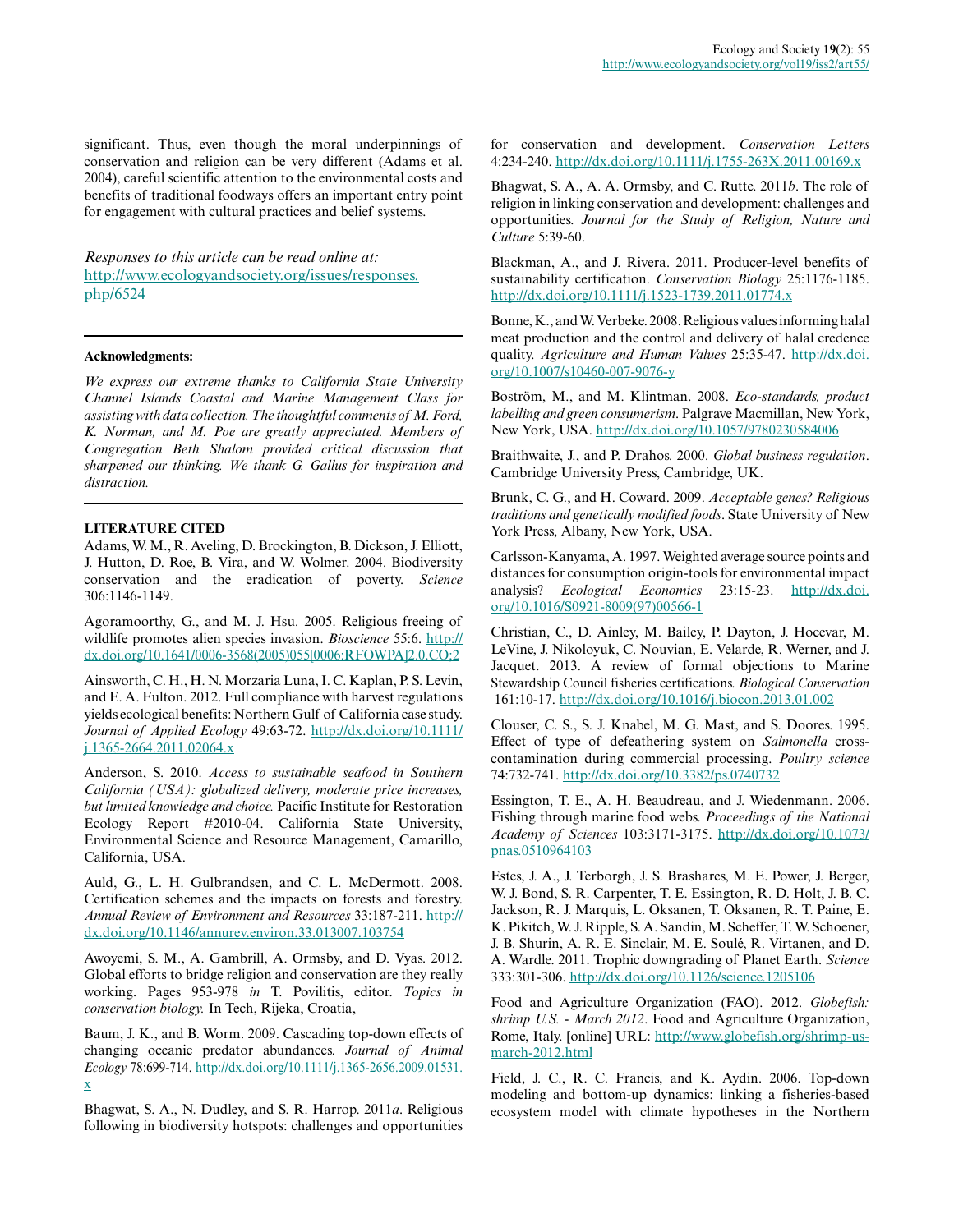California Current. *Progress in Oceanography* 68:238-270. [http://](http://dx.doi.org/10.1016/j.pocean.2006.02.010) [dx.doi.org/10.1016/j.pocean.2006.02.010](http://dx.doi.org/10.1016/j.pocean.2006.02.010)

Froese, R., and A. Proelß. 2012. Evaluation and legal assessment of certified seafood. *Marine Policy* 36:1284-1289. [http://dx.doi.](http://dx.doi.org/10.1016/j.marpol.2012.03.017) [org/10.1016/j.marpol.2012.03.017](http://dx.doi.org/10.1016/j.marpol.2012.03.017)

Fulton, E. A., A. D. M. Smith, and A. E. Punt. 2005. Which ecological indicators can robustly detect effects of fishing? *ICES Journal of Marine Scienc*e 62:540-551. [http://dx.doi.org/10.1016/](http://dx.doi.org/10.1016/j.icesjms.2004.12.012) [j.icesjms.2004.12.012](http://dx.doi.org/10.1016/j.icesjms.2004.12.012)

Gerstenfeld, M. 1998. *Judaism, environmentalism, and the environment: mapping and analysis*. Jerusalem Institute for Israel Studies, Jerusalem, Israel.

Goyert, W., R. Sagarin, and J. Annala. 2010. The promise and pitfalls of Marine Stewardship Council certification: Maine lobster as a case study. *Marine Policy* 34:1103-1109. [http://dx.doi.](http://dx.doi.org/10.1016/j.marpol.2010.03.010) [org/10.1016/j.marpol.2010.03.010](http://dx.doi.org/10.1016/j.marpol.2010.03.010)

Gulbrandsen, L. H. 2006. Creating markets for eco-labelling: are consumers insignificant? *International Journal of Consumer Studies* 30:477-489. [http://dx.doi.org/10.1111/j.1470-6431.2006.00534.](http://dx.doi.org/10.1111/j.1470-6431.2006.00534.x) [x](http://dx.doi.org/10.1111/j.1470-6431.2006.00534.x)

Gullison, R. E. 2003. Does forest certification conserve biodiversity? *Oryx* 37:153-165. [online] URL: [http://www.cbd.int/](http://www.cbd.int/doc/articles/2003/a-00137.pdf) [doc/articles/2003/a-00137.pdf](http://www.cbd.int/doc/articles/2003/a-00137.pdf)

Hirschman, A. O. 1970. *Exit, voice, and loyalty: responses to decline in firms, organizations, and states*. Harvard University Press, Cambridge, Massachusetts, USA.

Howard, P. H., and P. Allen. 2010. Beyond organic and fair trade? An analysis of ecolabel preferences in the United States. *Rural Sociology* 75:244-269. [http://dx.doi.org/10.1111/j.1549-0831.2009.00009.](http://dx.doi.org/10.1111/j.1549-0831.2009.00009.x) [x](http://dx.doi.org/10.1111/j.1549-0831.2009.00009.x)

Imai, C. M., D. J. Burnett, and J. T. Dwyer. 2009. The influence of culture and on food choices. CRC Press, Boca Raton, Florida, USA.

Irvine, J., T. Nagasawa, K. B. Seong, N. Klovach, and L.-L. Low. 2010. *North Pacific anadromous fish commission statistical yearbook 2010*. NPAFC, Vancouver, British Columbia, Canada. [online] URL: [http://www.npafc.org/publications/Statistical%](http://www.npafc.org/publications/Statistical%20Yearbook/Data/2010/2010page.htm) [20Yearbook/Data/2010/2010page.htm](http://www.npafc.org/publications/Statistical%20Yearbook/Data/2010/2010page.htm)

Jacquet, J. L., and D. Pauly. 2008. Trade secrets: renaming and mislabeling of seafood. *Marine Policy* 32:309-318. [http://dx.doi.](http://dx.doi.org/10.1016/j.marpol.2007.06.007) [org/10.1016/j.marpol.2007.06.007](http://dx.doi.org/10.1016/j.marpol.2007.06.007)

Jacquet, J., D. Pauly, D. Ainley, S. Holt, P., Dayton, and J. Jackson. 2010. Seafood stewardship in crisis. *Nature* 467:28-29. [http://dx.](http://dx.doi.org/10.1038/467028a) [doi.org/10.1038/467028a](http://dx.doi.org/10.1038/467028a)

Jordan, A., R. K. W. Wurzel, A. Zito, and L. Brückner. 2004. Consumer responsibility-taking and ecolabelling schemes in Europe. Pages 161-180 *in* M. Micheletti, A. Follesdal, and D. Stolle, editors. *Politics, products, and markets: exploring political consumerism past and present*. Transaction Publishers, New Brunswick, Canada.

Kaiser, M. J., and G. Edward-Jones. 2006. The role of ecolabeling in fisheries management and conservation. *Conservation Biology* 20:392-398. <http://dx.doi.org/10.1111/j.1523-1739.2006.00319.x>

Kemmerly, J. D., and V. Macfarlane. 2009. The elements of a consumer-based initiative in contributing to positive environmental change: Monterey Bay Aquarium's Seafood Watch program. *Zoo Biology* 28:398-411. [http://dx.doi.](http://dx.doi.org/10.1002/zoo.20193) [org/10.1002/zoo.20193](http://dx.doi.org/10.1002/zoo.20193)

Levin, P. S., and A. Dufault. 2010. Eating up the food web. *Fish and Fisheries* 11:307-312. [http://dx.doi.org/10.1111/](http://dx.doi.org/10.1111/j.1467-2979.2010.00355.x) [j.1467-2979.2010.00355.x](http://dx.doi.org/10.1111/j.1467-2979.2010.00355.x)

Liu, X., M. E. McGarrity, and Y. Li. 2012. The influence of traditional Buddhist wildlife release on biological invasions. *Conservation Letters*. 5:107-114. [http://dx.doi.org/10.1111/](http://dx.doi.org/10.1111/j.1755-263X.2011.00215.x) [j.1755-263X.2011.00215.x](http://dx.doi.org/10.1111/j.1755-263X.2011.00215.x)

Macht, D. I. 1953. An experimental pharmacological appreciation of Leviticus XI and Deuteronomy XIV. *Bulletin of the History of Medicine* 27:444-450.

Marjokorpi, A., and K. Ruokolainen. 2003. The role of traditional forest gardens in the conservation of tree species in West Kalimantan, Indonesia. *Biodiversity and Conservation* 12:799-822.<http://dx.doi.org/10.1023/A:1022487631270>

McNeely, J. A., and D. Pitt. 1985. *Culture and conservation*. Longwood, Wolfeboro, New Hampshire, USA.

Meigs, A. 1987. Food as a cultural construction. *Food and Foodways* 2:341-357.<http://dx.doi.org/10.1080/07409710.1987.9961926>

Monterey Bay Aquarium. 2011. *Turning the tide. The state of seafood*. Monterey Bay Aquarium, Monterey, California, USA. [online] URL: [http://www.seafoodwatch.org/cr/cr\\_seafoodwatch/](http://www.seafoodwatch.org/cr/cr_seafoodwatch/content/media/MBA_SeafoodWatch_StateofSeafoodReport.pdf) [content/media/MBA\\_SeafoodWatch\\_StateofSeafoodReport.pdf](http://www.seafoodwatch.org/cr/cr_seafoodwatch/content/media/MBA_SeafoodWatch_StateofSeafoodReport.pdf)

Palmer, M. 2010. Religion, culture and diet. Pages 227-234 *in* J. D'Silva and J. Webster, editors. The meat crisis: developing more sustainable production and consumption. Earthscan, London, UK.

Palmer, M., and V. Finlay. 2003. *Faith in conservation: new approaches to religions and the environment*. World Bank, Washington, D.C., USA. [online] URL: [http://siteresources.](http://siteresources.worldbank.org/INTBIODIVERSITY/214584-1112712965549/20480342/FaithInConservationNewApproachesPreface2003.pdf) [worldbank.org/INTBIODIVERSITY/214584-1112712965549/20480342/](http://siteresources.worldbank.org/INTBIODIVERSITY/214584-1112712965549/20480342/FaithInConservationNewApproachesPreface2003.pdf) [FaithInConservationNewApproachesPreface2003.pdf](http://siteresources.worldbank.org/INTBIODIVERSITY/214584-1112712965549/20480342/FaithInConservationNewApproachesPreface2003.pdf)

Parker, R. W. R., and P. H. Tyedmers. 2012. Uncertainty and natural variability in the ecological footprint of fisheries: a case study of reduction fisheries for meal and oil. *Ecological Indicators* 16:76-83.<http://dx.doi.org/10.1016/j.ecolind.2011.06.015>

Pauly, D., V. Christensen, J. Dalsgaard, R. Froese, and F. Torres, Jr. 1998. Fishing down marine food webs. *Science* 279:860-863. <http://dx.doi.org/10.1126/science.279.5352.860>

Pelletier, N., E. Audsley, S. Brodt, T. Garnett, P. Henriksson, A. Kendall, K. J. Kramer, D. Murphy, T. Nemecek, and M. Troell. 2011. Energy intensity of agriculture and food systems. *Annual Review of Environment and Resources* 36:223-246. [http://dx.doi.](http://dx.doi.org/10.1146/annurev-environ-081710-161014) [org/10.1146/annurev-environ-081710-161014](http://dx.doi.org/10.1146/annurev-environ-081710-161014)

Samhouri, J. F., P. S. Levin, and C. J. Harvey. 2009. Quantitative evaluation of marine ecosystem indicator performance using food web models. *Ecosystems* 12:1283-1298. [http://dx.doi.org/10.1007/](http://dx.doi.org/10.1007/s10021-009-9286-9) [s10021-009-9286-9](http://dx.doi.org/10.1007/s10021-009-9286-9)